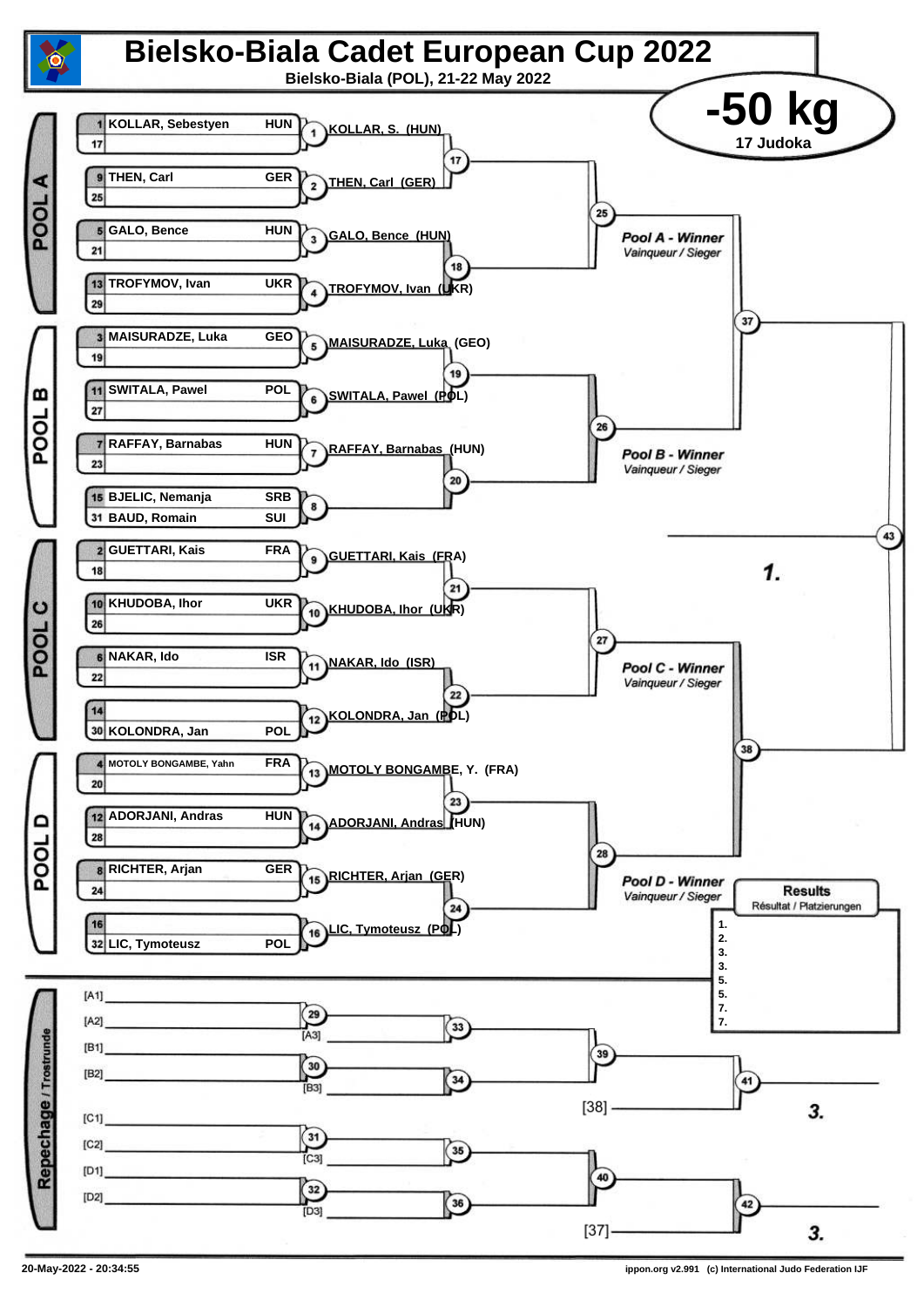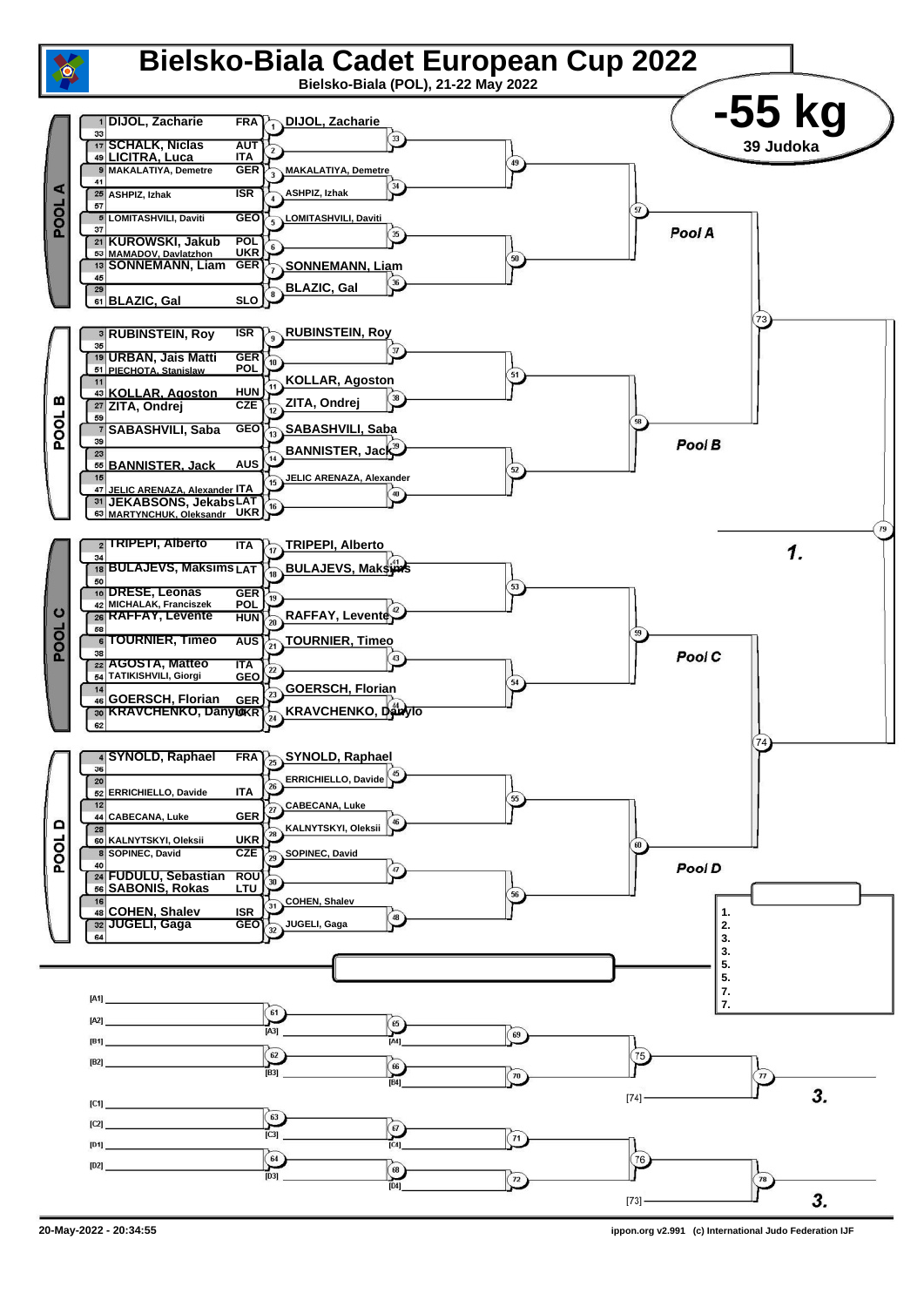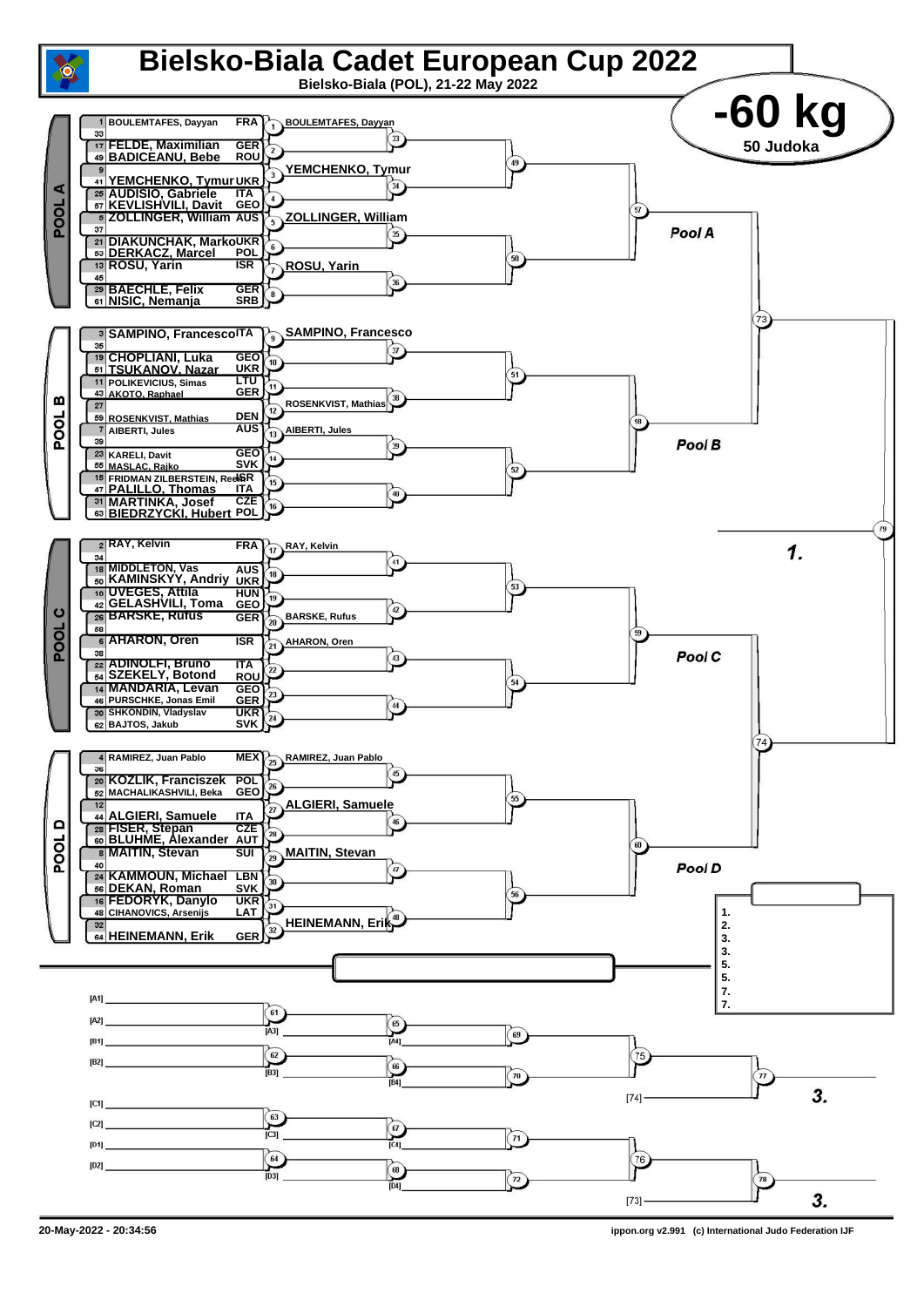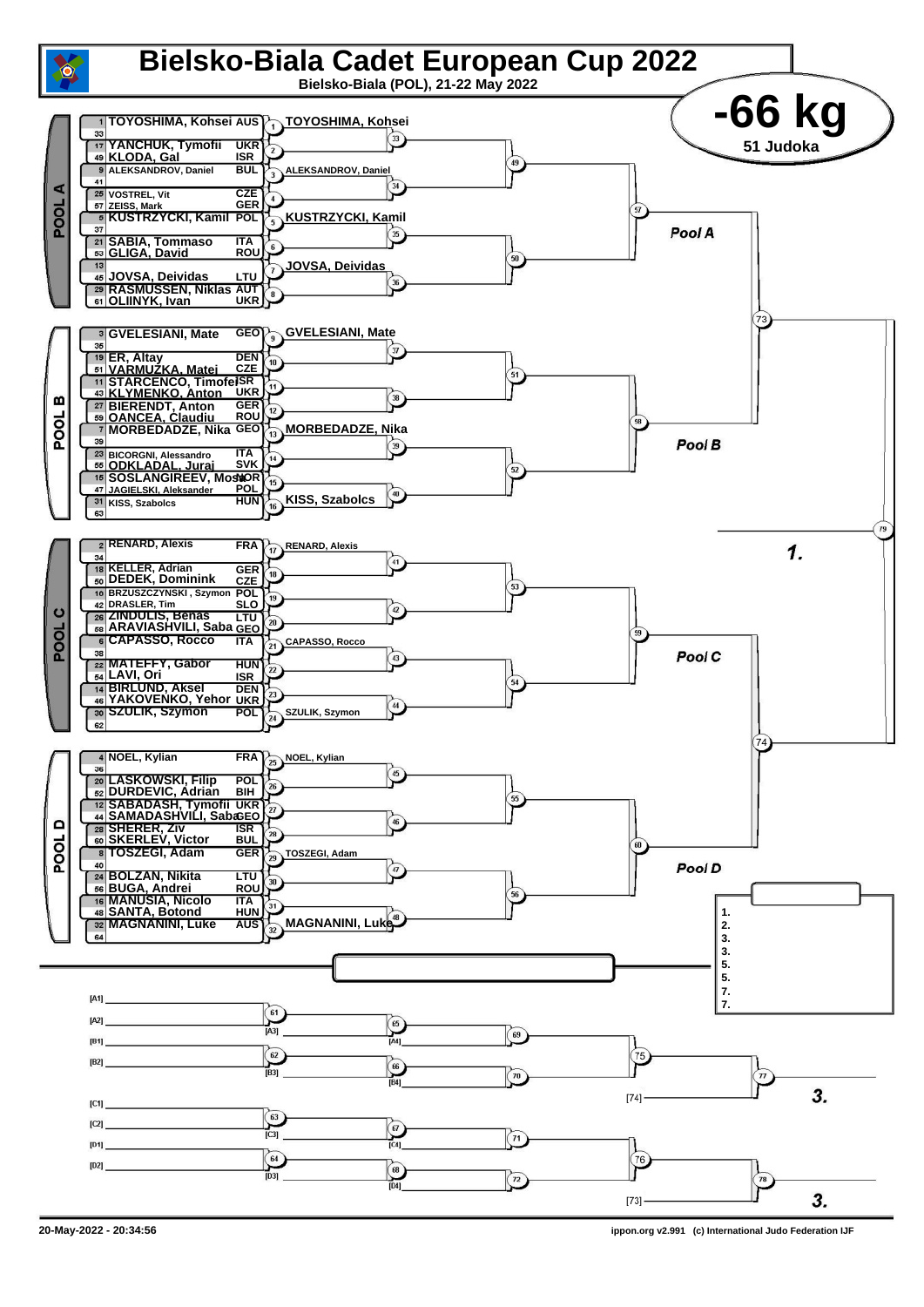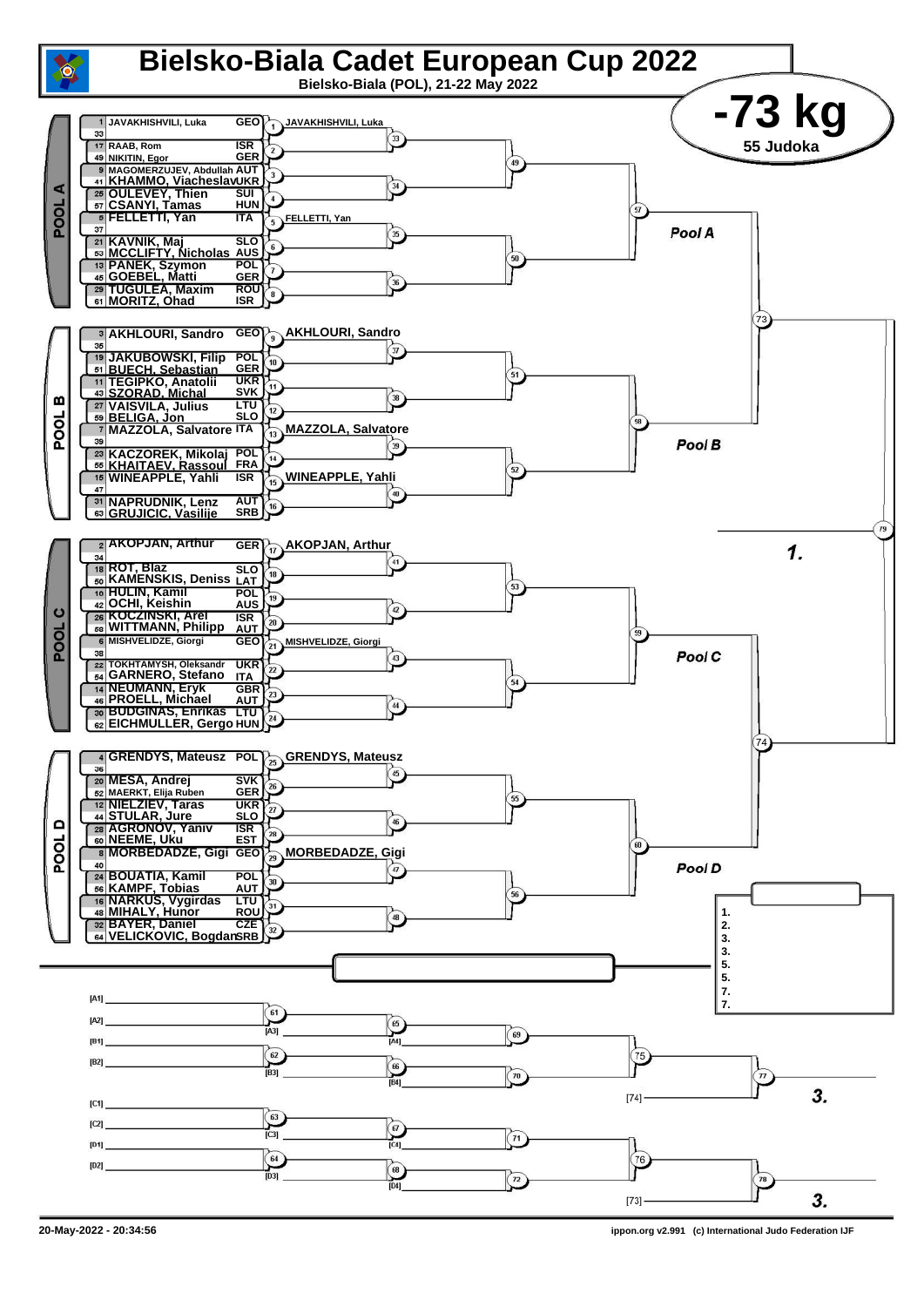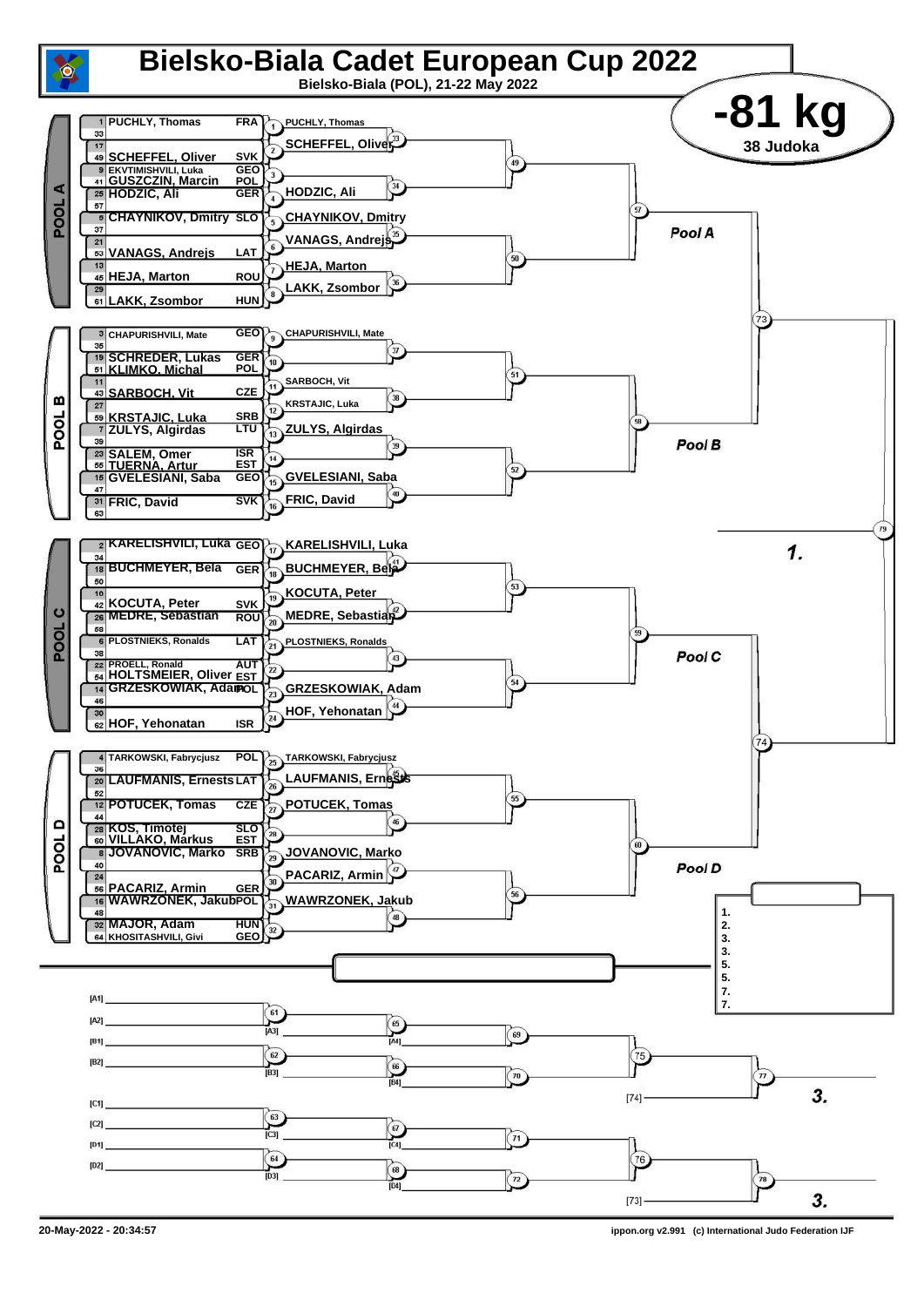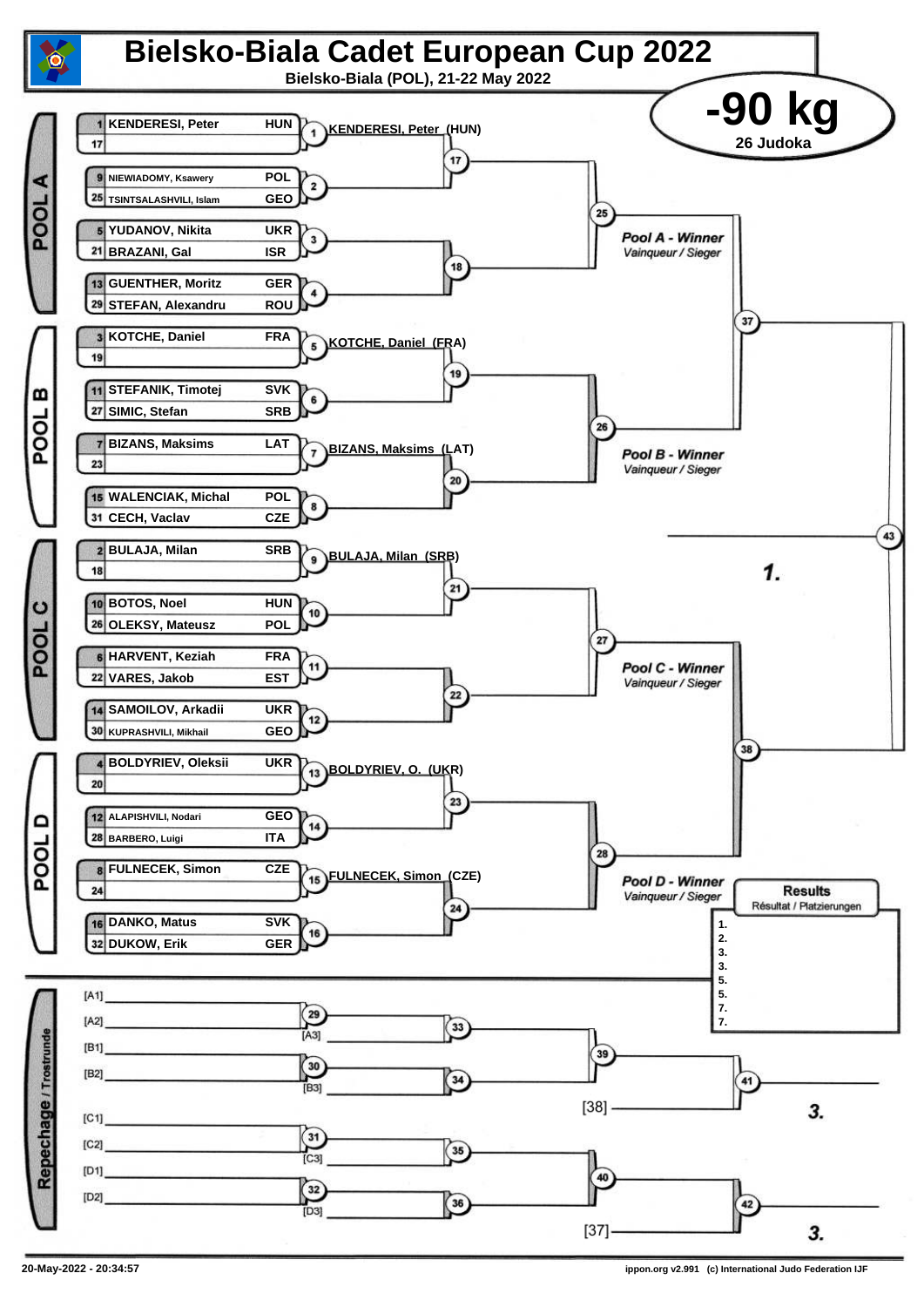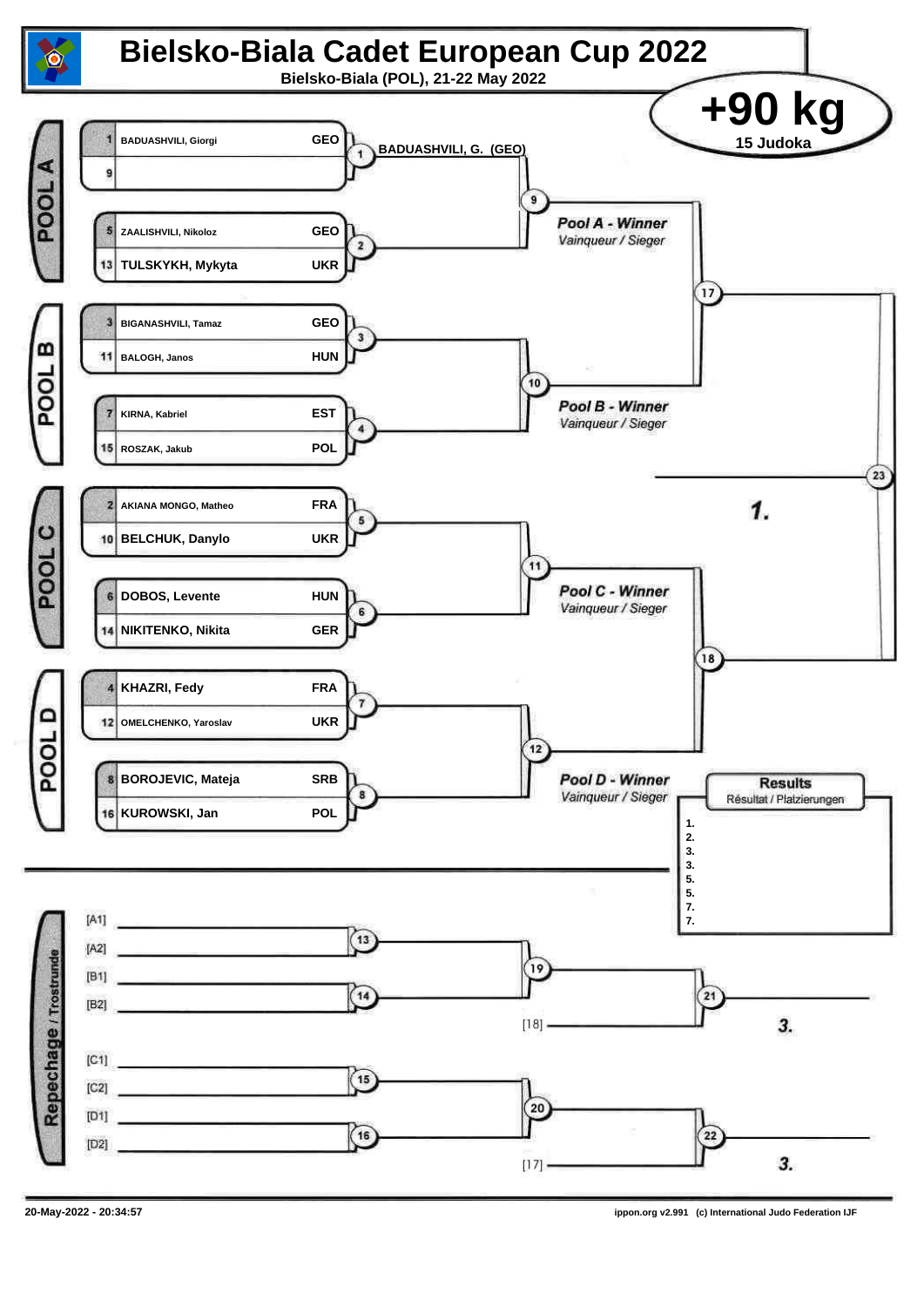

## **Bielsko-Biala Cadet European Cup 2022**



|  |   |                         |            |  |  |  |  | э |     |  |
|--|---|-------------------------|------------|--|--|--|--|---|-----|--|
|  |   | <b>PROLIC, Natalija</b> | <b>SRB</b> |  |  |  |  |   | (0) |  |
|  |   | <b>AUER, Nina</b>       | <b>AUT</b> |  |  |  |  |   | (0) |  |
|  | 3 | MIELIESHKOVA, Viola     | <b>UKR</b> |  |  |  |  |   | (0) |  |
|  |   | <b>VEILLARD, Melody</b> | <b>SUI</b> |  |  |  |  |   | (0) |  |
|  | 5 | DE BOUARD, Jehanne      | <b>FRA</b> |  |  |  |  |   | (0) |  |

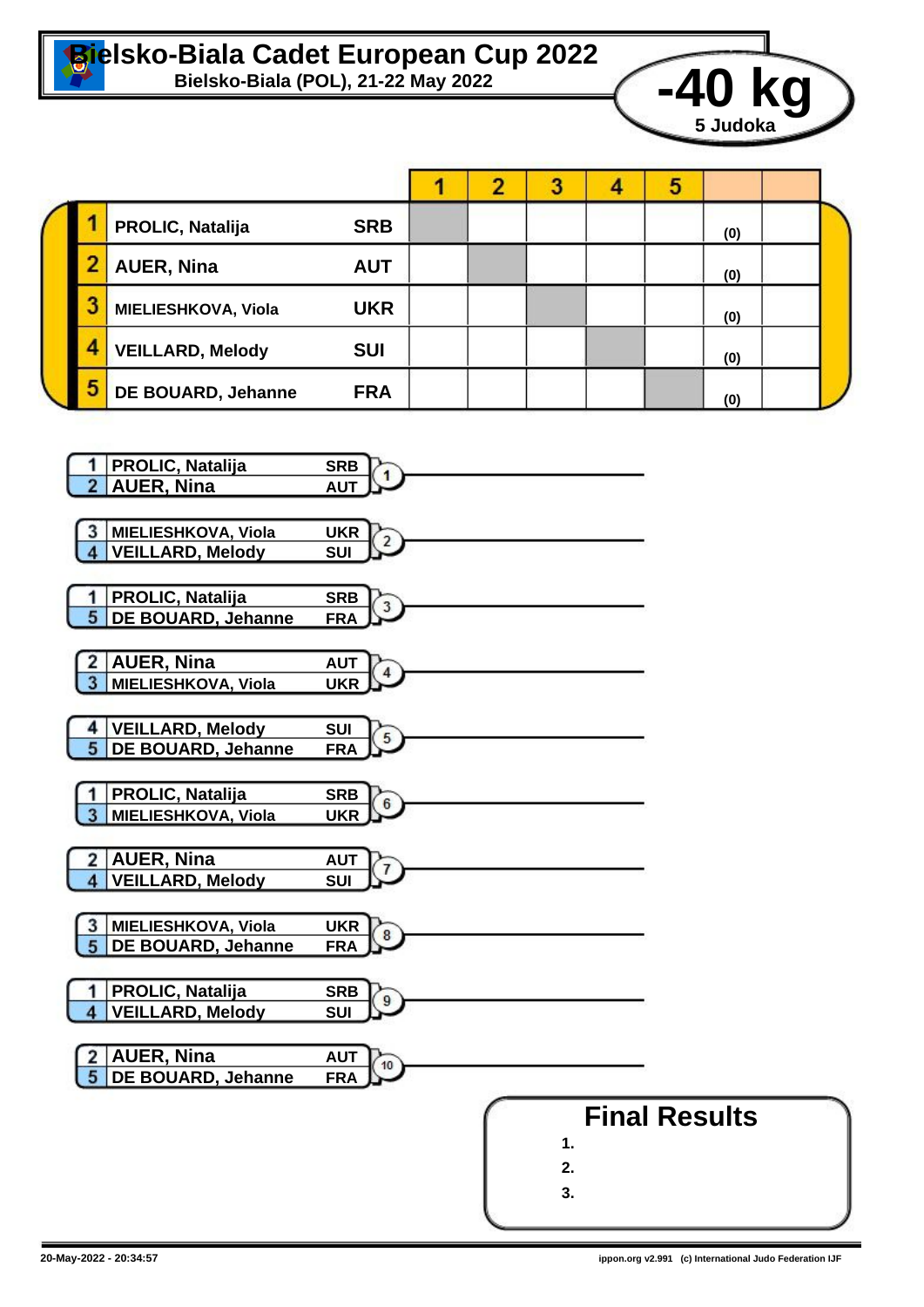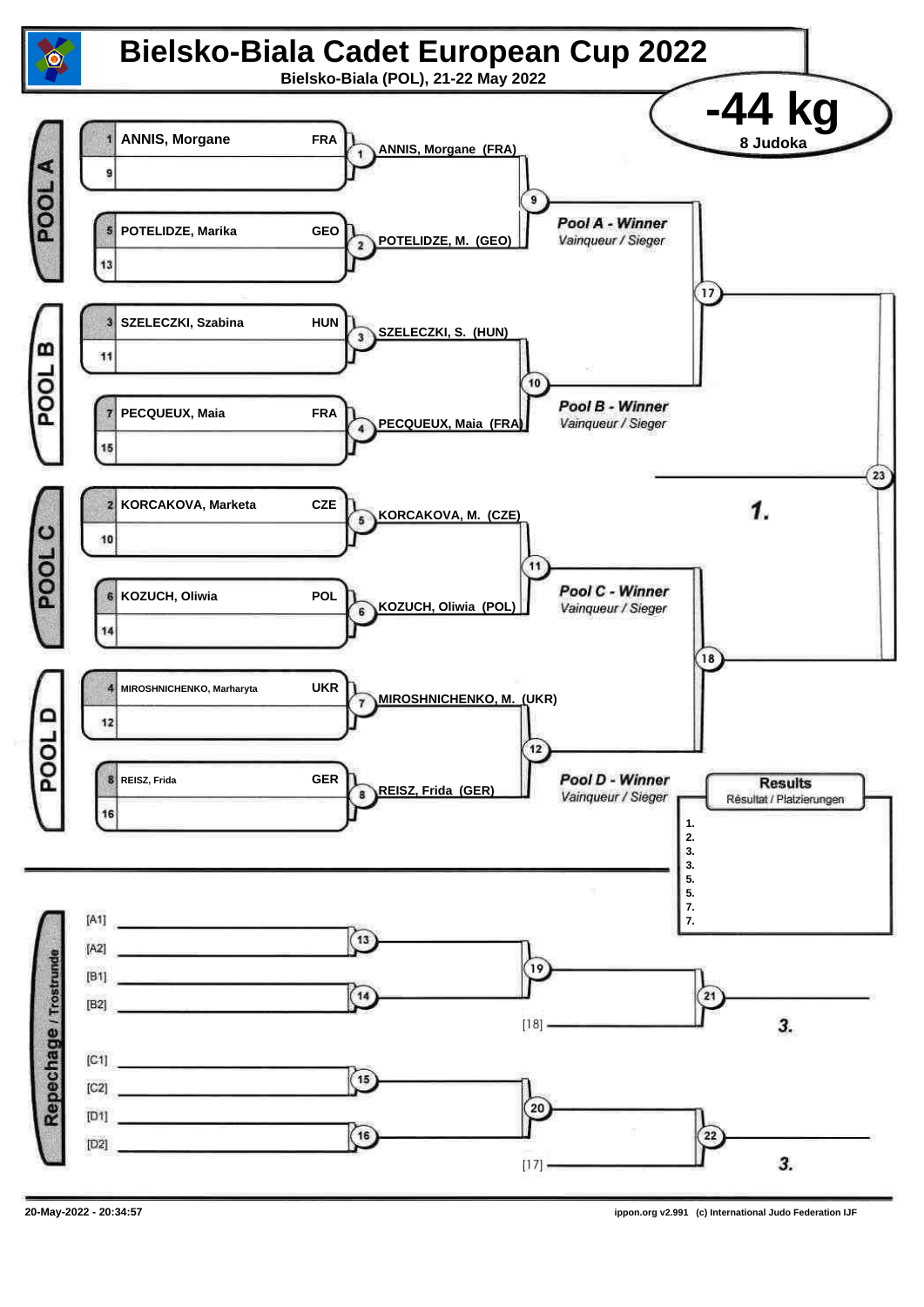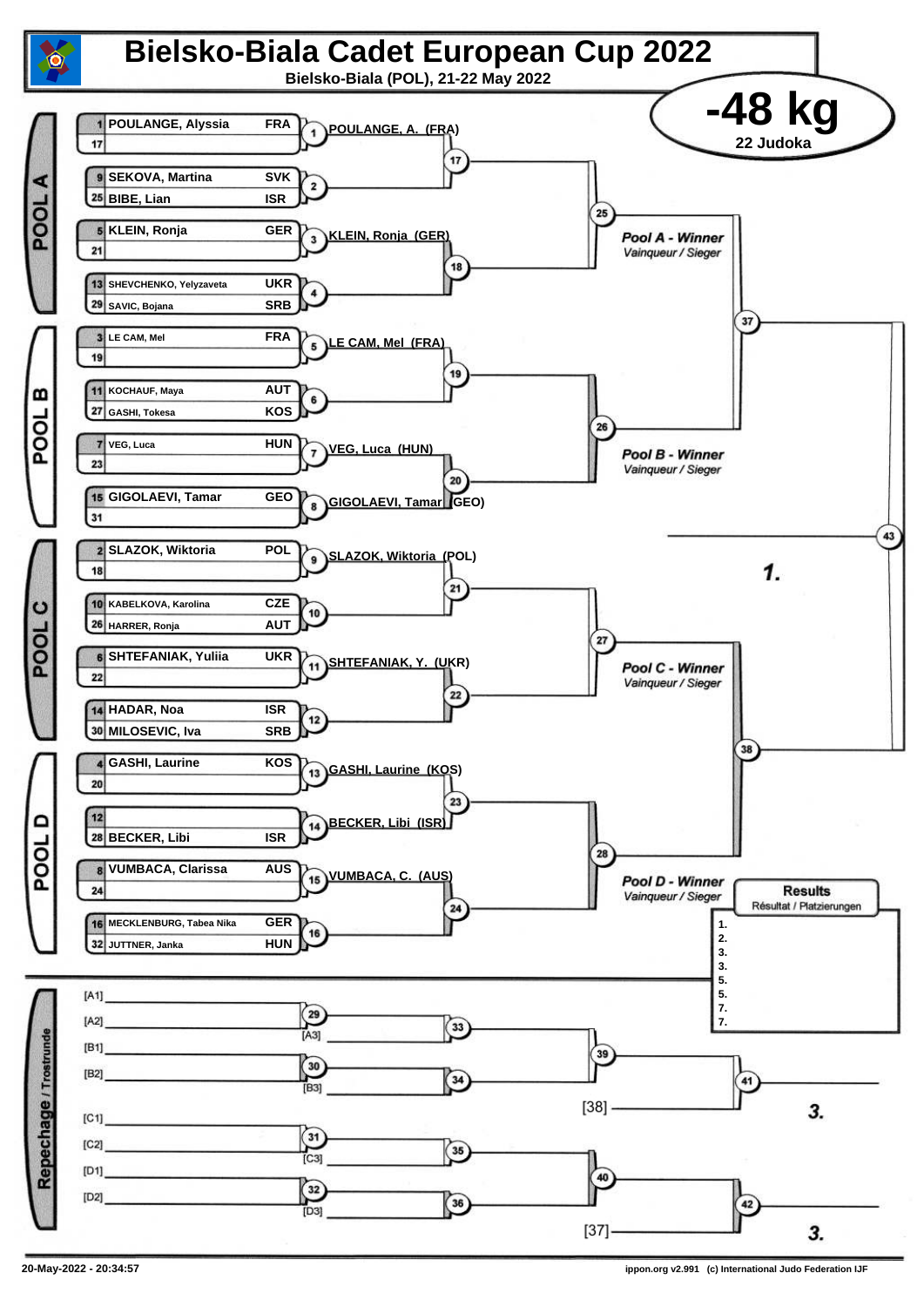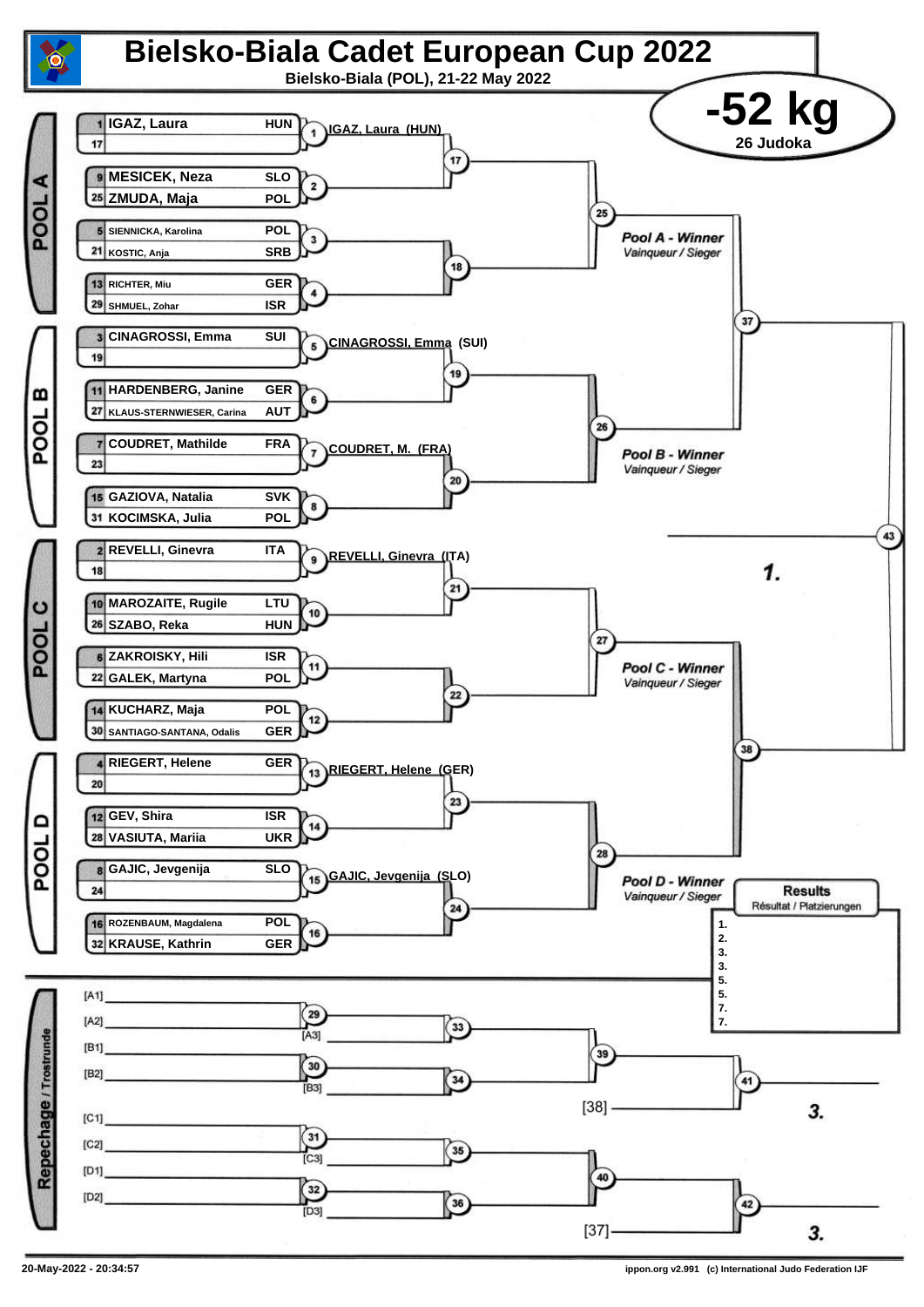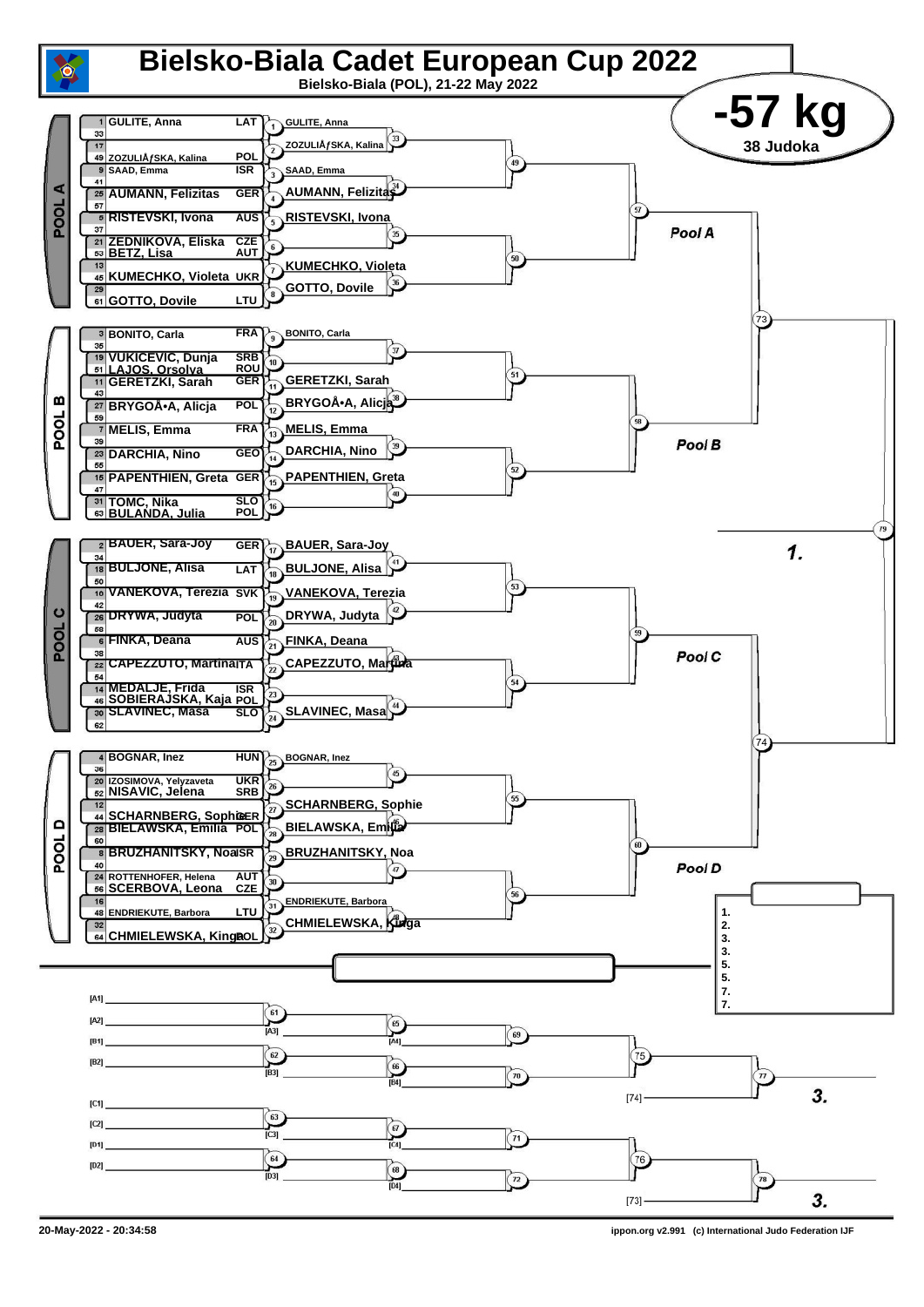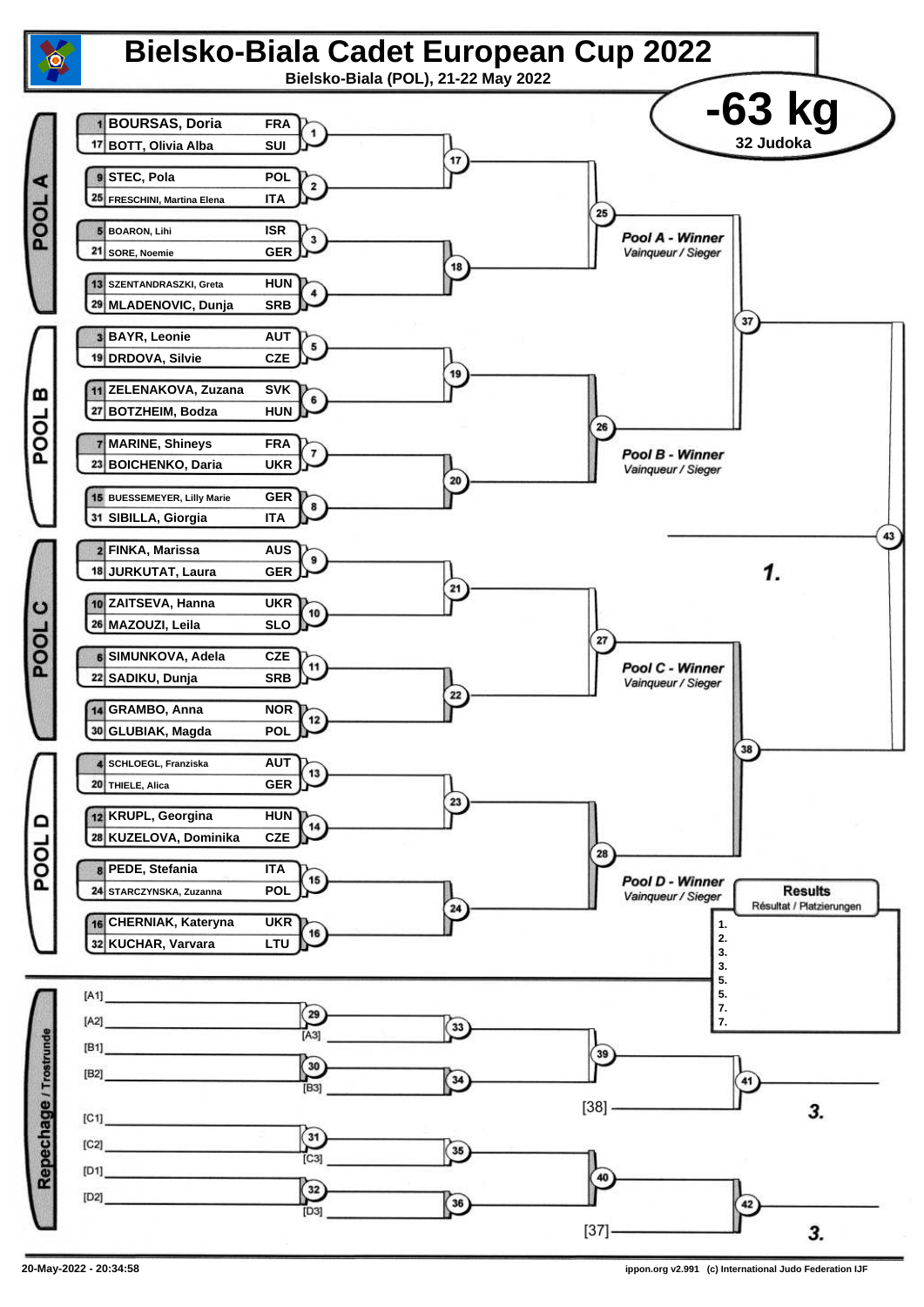